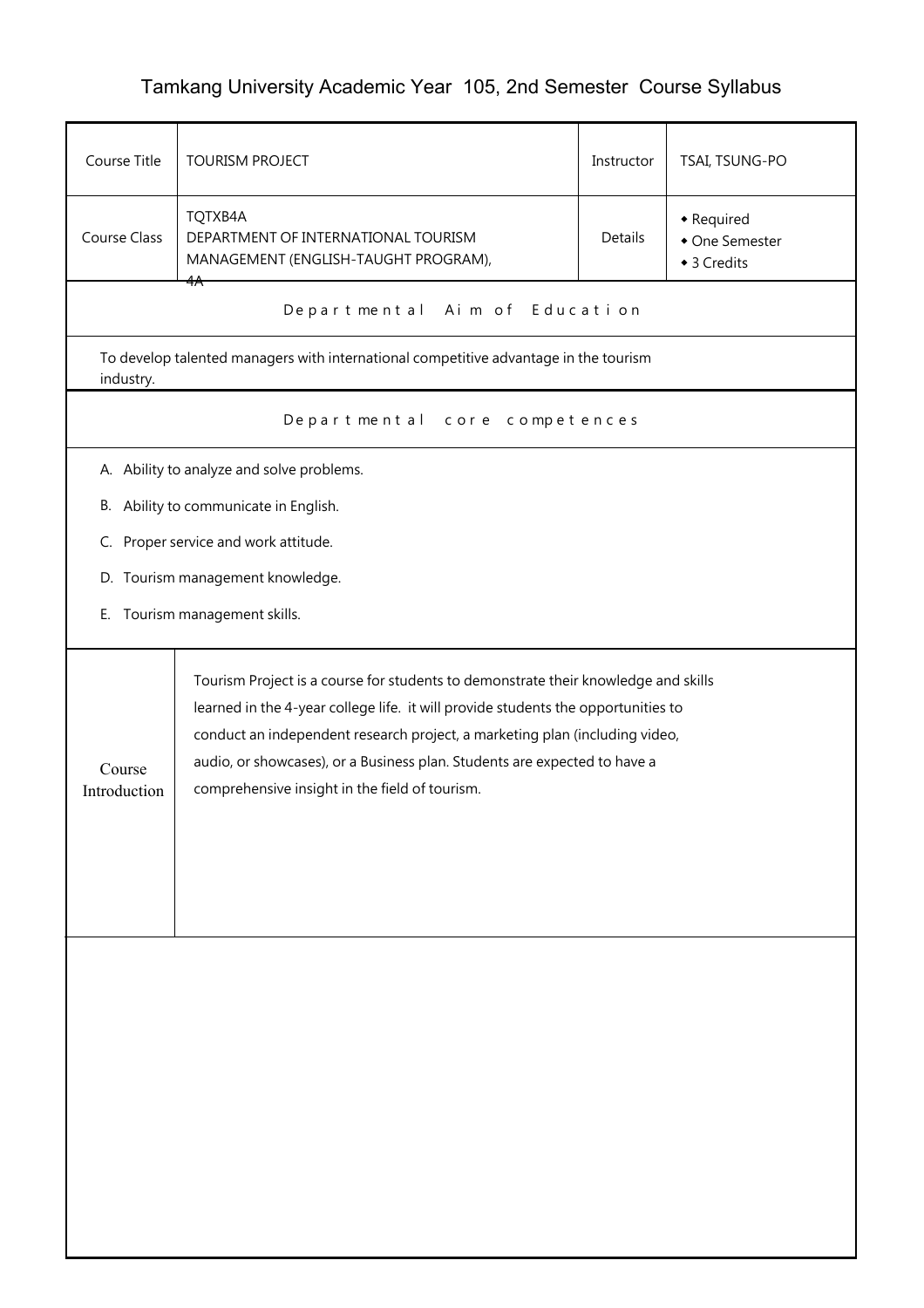## The Relevance among Teaching Objectives, Objective Levels and Departmental core competences

| I.Objective Levels (select applicable ones) : |                |                                     |                           |
|-----------------------------------------------|----------------|-------------------------------------|---------------------------|
| (i) Cognitive Domain : C1-Remembering,        |                | $C2$ -Understanding,                | $C3$ -Applying,           |
|                                               | C4-Analyzing,  | $C5$ -Evaluating,                   | C6-Creating               |
| (ii) Psychomotor Domain : P1-Imitation,       |                | P2-Mechanism,                       | P3-Independent Operation, |
|                                               |                | P4-Linked Operation, P5-Automation, | P6-Origination            |
| (iii) Affective Domain : Al-Receiving,        |                | $A2$ -Responding,                   | A3-Valuing,               |
|                                               | A4-Organizing, | A5-Charaterizing,                   | A6-Implementing           |

II.The Relevance among Teaching Objectives, Objective Levels and Departmental core competences :

- (i) Determine the objective level(s) in any one of the three learning domains (cognitive, psychomotor, and affective) corresponding to the teaching objective. Each objective should correspond to the objective level(s) of ONLY ONE of the three domains.
- (ii) If more than one objective levels are applicable for each learning domain, select the highest one only. (For example, if the objective levels for Cognitive Domain include C3,C5,and C6, select C6 only and fill it in the boxes below. The same rule applies to Psychomotor Domain and Affective Domain.)
- (iii) Determine the Departmental core competences that correspond to each teaching objective. Each objective may correspond to one or more Departmental core competences at a time. (For example, if one objective corresponds to three Departmental core competences: A,AD, and BEF, list all of the three in the box.)

|                |                                                           |                                           |                                  | Relevance |  |  |  |  |
|----------------|-----------------------------------------------------------|-------------------------------------------|----------------------------------|-----------|--|--|--|--|
| No.            | <b>Teaching Objectives</b>                                | Objective<br>Levels                       | Departmental core<br>competences |           |  |  |  |  |
| $\mathbf{1}$   | Understand the current issues in tourism & Hospitality    | C <sub>2</sub>                            | <b>ABCDE</b>                     |           |  |  |  |  |
| $\overline{2}$ | Understand the process of research                        | C <sub>4</sub>                            | <b>ABCDE</b>                     |           |  |  |  |  |
| 3              | Presenting the finding in an academic format              | C <sub>3</sub>                            | ABCDE                            |           |  |  |  |  |
|                | Teaching Objectives, Teaching Methods and Assessment      |                                           |                                  |           |  |  |  |  |
| No.            | <b>Teaching Objectives</b>                                | <b>Teaching Methods</b>                   | Assessment                       |           |  |  |  |  |
| $\mathbf{1}$   | Understand the current issues in<br>tourism & Hospitality | Lecture, Discussion                       | Participation                    |           |  |  |  |  |
| $\overline{c}$ | Understand the process of research                        | Lecture, Appreciation, Problem<br>solving | Practicum                        |           |  |  |  |  |
| 3              | Presenting the finding in an<br>academic format           | Appreciation, Problem solving             | Report                           |           |  |  |  |  |
|                |                                                           |                                           |                                  |           |  |  |  |  |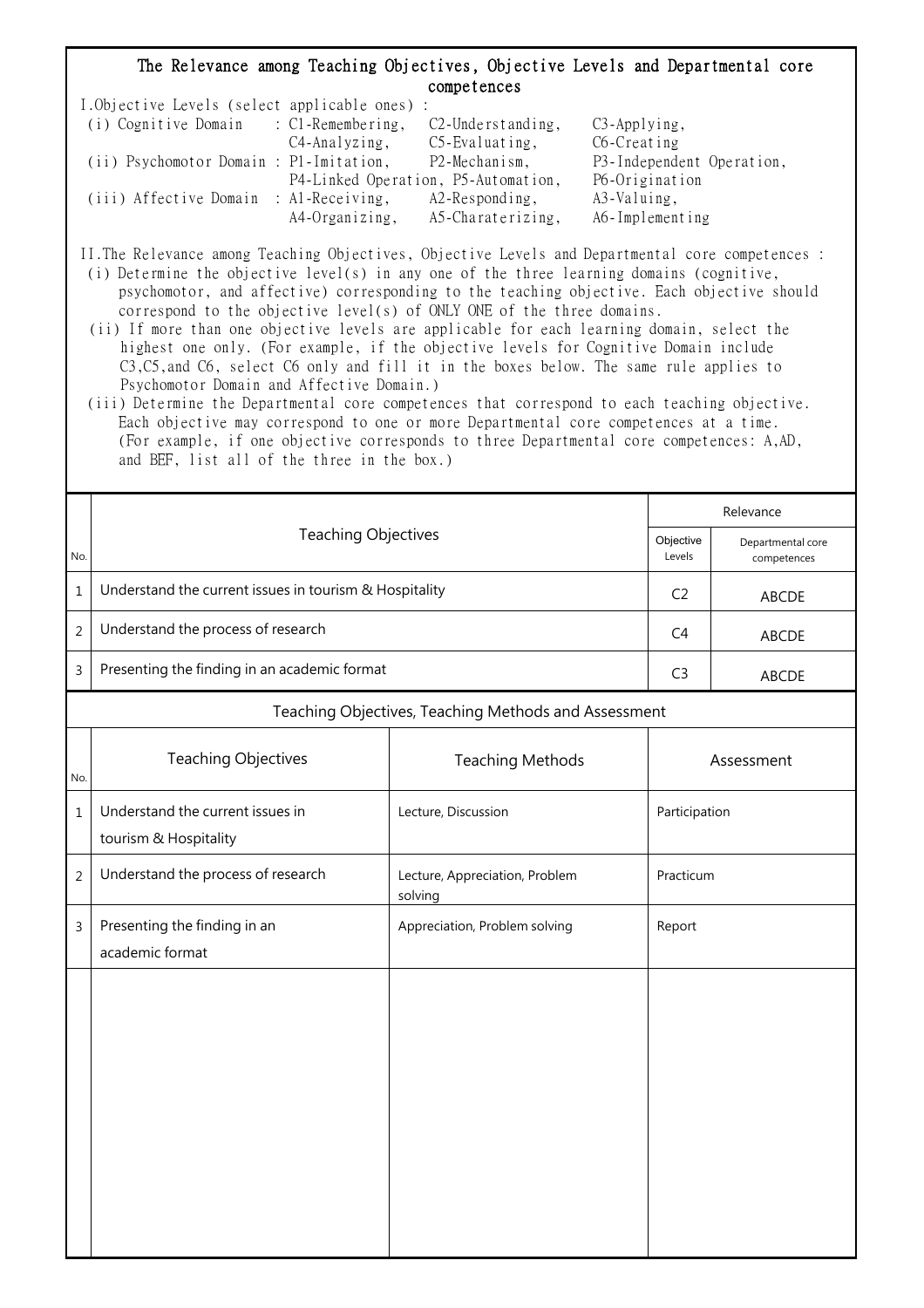| This course has been designed to cultivate the following essential qualities in TKU students |                               |                                                          |                                                                                                                                                               |       |  |  |
|----------------------------------------------------------------------------------------------|-------------------------------|----------------------------------------------------------|---------------------------------------------------------------------------------------------------------------------------------------------------------------|-------|--|--|
| Essential Qualities of TKU Students                                                          |                               |                                                          | Description                                                                                                                                                   |       |  |  |
| $\blacklozenge$ A global perspective                                                         |                               |                                                          | Helping students develop a broader perspective from which to<br>understand international affairs and global development.                                      |       |  |  |
| $\blacklozenge$ Information literacy                                                         |                               |                                                          | Becoming adept at using information technology and learning<br>the proper way to process information.                                                         |       |  |  |
| A vision for the future                                                                      |                               |                                                          | Understanding self-growth, social change, and technological<br>development so as to gain the skills necessary to bring about<br>one's future vision.          |       |  |  |
| Moral integrity                                                                              |                               |                                                          | Learning how to interact with others, practicing empathy and<br>caring for others, and constructing moral principles with which<br>to solve ethical problems. |       |  |  |
| $\blacklozenge$ Independent thinking                                                         |                               |                                                          | Encouraging students to keenly observe and seek out the<br>source of their problems, and to think logically and critically.                                   |       |  |  |
| $\blacklozenge$ A cheerful attitude and healthy lifestyle                                    |                               |                                                          | Raising an awareness of the fine balance between one's body<br>and soul and the environment; helping students live a<br>meaningful life.                      |       |  |  |
| A spirit of teamwork and dedication                                                          |                               |                                                          | Improving one's ability to communicate and cooperate so as to<br>integrate resources, collaborate with others, and solve<br>problems.                         |       |  |  |
| $\blacklozenge$ A sense of aesthetic appreciation                                            |                               |                                                          | Equipping students with the ability to sense and appreciate<br>aesthetic beauty, to express themselves clearly, and to enjoy<br>the creative process.         |       |  |  |
|                                                                                              |                               |                                                          | Course Schedule                                                                                                                                               |       |  |  |
| Week                                                                                         | Date                          | Subject/Topics                                           | Note                                                                                                                                                          |       |  |  |
| 1                                                                                            | $106/02/13 \sim$<br>106/02/19 | Course Introduction                                      |                                                                                                                                                               | $***$ |  |  |
| 2                                                                                            | $106/02/20$ ~<br>106/02/26    | Project 1 Preparation                                    |                                                                                                                                                               | $***$ |  |  |
| 3                                                                                            | $106/02/27$ ~<br>106/03/05    | Project 1 Preparation/Data Collection                    |                                                                                                                                                               |       |  |  |
| 4                                                                                            | $106/03/06$ ~<br>106/03/12    | Project 1 Preparation/ Data Collection and Data Analysis |                                                                                                                                                               |       |  |  |
| 5                                                                                            | $106/03/13 \sim$<br>106/03/19 | Project 1 Preparation/Data Analysis                      |                                                                                                                                                               |       |  |  |
| 6                                                                                            | $106/03/20$ ~<br>106/03/26    | Presentation: Tourism Project 1                          | $***$                                                                                                                                                         |       |  |  |
| 7                                                                                            | $106/03/27$ ~<br>106/04/02    | Presentation: Tourism Project 1                          | $***$                                                                                                                                                         |       |  |  |
| 8                                                                                            | $106/04/03 \sim$<br>106/04/09 | <b>Spring Break</b>                                      |                                                                                                                                                               |       |  |  |
| 9                                                                                            | $106/04/10 \sim$<br>106/04/16 | Project 2 Preparation/ Completion of Thesis Draft        |                                                                                                                                                               |       |  |  |
| 10                                                                                           | $106/04/17 \sim$<br>106/04/23 | Midterm Exam Week                                        |                                                                                                                                                               |       |  |  |
| 11                                                                                           | $106/04/24$ ~<br>106/04/30    | Project 2 Preparation/ Completion of Thesis Draft        |                                                                                                                                                               |       |  |  |
| 12                                                                                           | $106/05/01$ ~<br>106/05/07    | <b>Presentation Rehearsal</b>                            |                                                                                                                                                               |       |  |  |
|                                                                                              |                               |                                                          |                                                                                                                                                               |       |  |  |